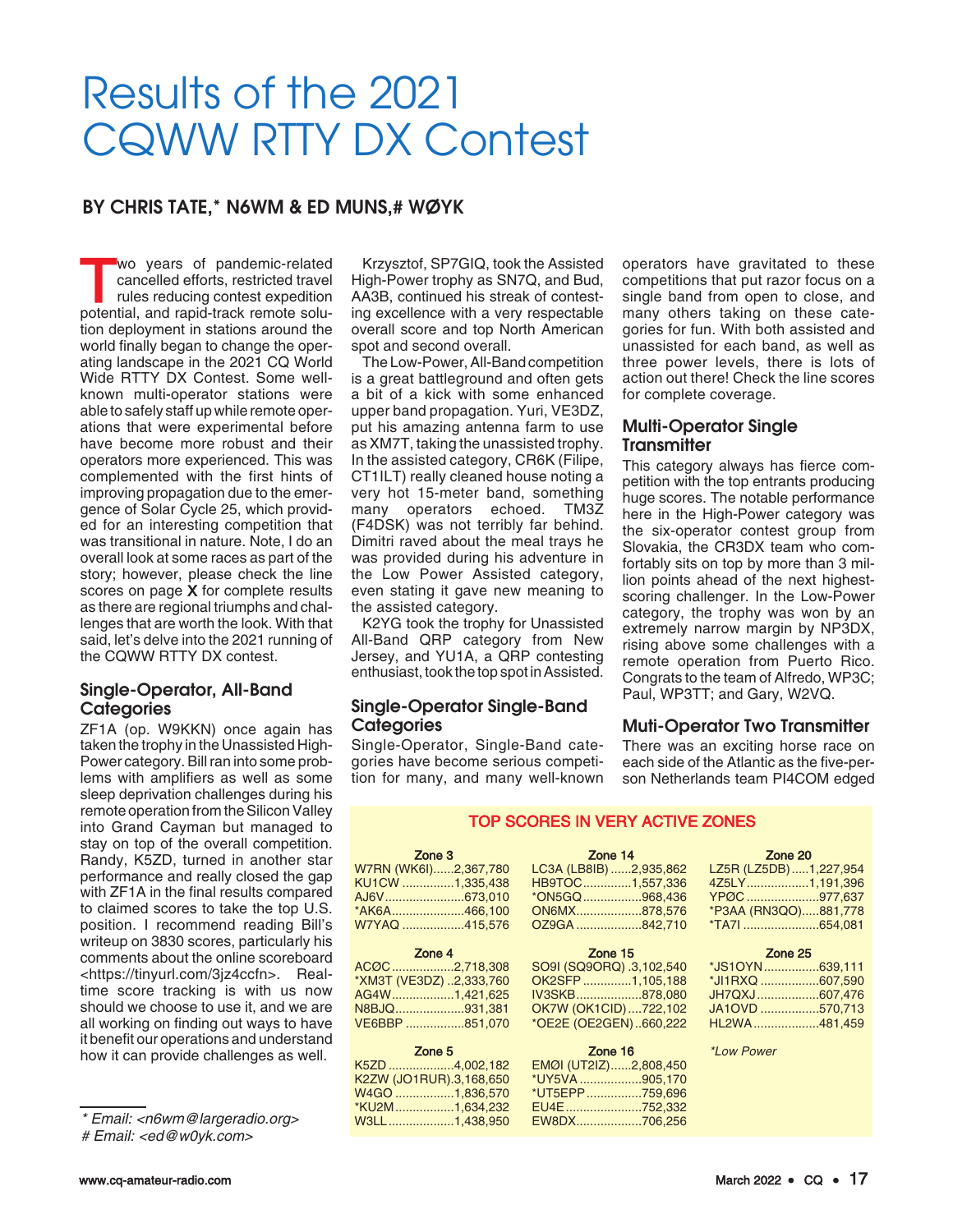# **IMPULSE** ELECTRONICS.COM

# DC12 GO-BOX SERIES



MITY GO-BOX 9 to 20 Ah LiFePO4 Battery Powerpole Port - DVM - USB Charger



MAX GO-BOX 12 to 50 Ah Bioenno LiFePO4 Battery Powerpole Port - DVM - USB Charger

Available with a 9 Ah to 50 Ah Bioenno Power Lithium Iron Phosphate Battery. Direct solar panel input to built-in MPPT solar charge controller, 150 or 300 watts. Powerpole and Automotive type outlet; USB QC3.0 fast charger and DVM. Rain tight and ready to go for your emergency power requirements.

**CHARGED - READY TO GO** (866) 747-5277 (866)

# DITS and DAHS

The  $A$  B C 's of Morse Code Operating

#### BY ED TOBIAS, KR3E

This small by solid guide is the perfect read for those interested in learning or improving CQ operating techniques!

#### Within its pages you'll find

- . The secret of becoming a proficient CQ Operator
- . Where and how to practice, practice, practice.
- . Straight Key or Paddle?
- . Adjusting your Straight Key or Paddle
- . Keyers, Iambic Keying and Bugs
- . Contests & Events, DXing
- . Operating QSK
- . CW Filters
- . Signs, Signals and Procedures
- . Tips on Taking CW On the Road... and much, much more!

Order your copy today!

6 x 9 Paperback Only \$15.95 Shipping and Handling US and Possesions \$3, CN/MX \$5, All Other Countries \$10

CQ Communications 516-681-2922 http://store.cq-amateur-radio.com

# 2021 CQWW RTTY TROPHY WINNERS AND DONORS

#### SINGLE OPERATOR HIGH POWER

World: Sponsored by Yankee Clipper Contest Club, Winner: ZF1A (op: Bill Fehring, W9KKN) New Cayman Islands Record

Europe: Sponsored by ARI – Italian Radioamateur Association in memory of Franco Fanti, I4LCF, Winner: SO9I (op: Przemyslaw Balcerzak, SQ9ORQ)

North America: Sponsored by Dick Wilson, K6LRN & Carolyn Wilson, K6TKD, Winner: Robby Robertson, HP3SS USA: Sponsored by Kevin Rowett, K6TD, Winner: Randy Thompson, K5ZD

USA – 7th Call Area: Sponsored by Hank Lonberg, KR7X, Winner: W7RN (op: Jeff Stai, WK6I) South America: Sponsored by John Lockhart, WØDC, Winner: ZX2B (op: Wanderly Ferreira Gomes, PY2MNL) Asia: Sponsored by Hajime Kato, JO1RUR, Winner: Yuri Kurinyi, RG9A Japan: Sponsored by Hajime Kato, JO1RUR, Winner: Koetsu Sato, JH7QXJ

#### SINGLE OPERATOR LOW POWER

**World:** Sponsored by Rich Cady, N1IXF, Winner: **XM3T (op: Yuri Onipko, VE3DZ)**<br>**Europe:** Sponsored by Jeff Demers, N1SNB, Winner: **Bernard Backaert, ON5GQ** USA: Sponsored by Kevin Rowett, K6TD, Winner: Peter Bizlewicz, KU2M New W2 Record

#### SINGLE OPERATOR QRP

World: Sponsored by Kevin der Kinderen, N4TT, Winner: Dave Barr, K2YG USA / Canada / Mexico High Score: Sponsored by Kevin der Kinderen, N4TT, Winner: W6QU (op: Bill Parker, W8QZA)

#### SINGLE OPERATOR ASSISTED HIGH POWER

World: Sponsored by IGRY – Interest Group RTTY, Winner: SN7Q (op: Krzysztof Sobon, SP7GIQ) New Poland Record

Europe: Sponsored by Dimitri Cosson, F4DSK, Winner: 9A5Y (op. Vedran Carapovic, 9A7DX) New Croatia Record

North America: Sponsored by John Webster, NN1SS, Winner: Alan Fields, KP4/K6DTT New Puerto Rico Record USA: Sponsored by Bud Governale, W3LL, Winner: Bud Trench, AA3B

Asia: Sponsored by Lakshman "Lucky" Bijanki, VU2LBW, Winner: Masa Okano, JH4UYB

#### SINGLE OPERATOR ASSISTED LOW POWER

**World:** Sponsored by Jim Barron, WB5AAA, Winner: **CR6K (op: Filipe Lopes, CT1ILT)** *New Portugal Record*<br>Eur**ope:** Sponsored by Pat Moyer, W3RGA, Winner: **TM3Z (op: Dimitri Cosson, F4DSK)** *New France Record* **South America:** Sponsored by Pat Moyer, W3RGA, Winner: **Marco Hardmeier, PY7ZC** 

#### SINGLE OPERATOR SINGLE BAND

World 28 MHz Assisted High Power: Sponsored by Los Idóneos, Winner: Daniel Bernal, LU1DX World 21 MHz High Power: Sponsored by Steve "Sid" Caesar, NH7C, Winner: CR6T (op: Antonio Rui Sousa Santos, CT1ESV) New Portugal Record

World 21 MHz Assisted High Power: Sponsored by Los Idóneos, Winner: LO5D (op: Manu Siebert, LU9ESD) World 14 MHz High Power: Sponsored by Standa Kostal, OK7W, Winner: Victor Petcherkin, N8OO New W5 Record

North America 14 MHz Low Power: Sponsored by Patrick W. Soileau, ND5C, Winner: Amed Santana Gonzalez, CO2AME New NA Record

World 7 MHz High Power: Sponsored by John Webster, NN1SS, Winner: OK7W (op: Stanislav Kostal, OK1CID) New World Record

Europe 7 MHz Low Power: Sponsored by John Webster, NN1SS, Winner: OK6T (op: Martin Bohadlo, OK1WCF) New Europe Record

#### OVERLAY CATEGORY

Rookie – Europe: Sponsored by Bavarian Contest Club, Winner: Jose Antonio Montero, EA4HKF

#### MULTI-OPERATOR, SINGLE-TRANSMITTER HIGH POWER

World: Sponsored by PL259 Contest Club courtesy of K6TD, Winner: CR3DX (ops: CT3DZ, CT3EN, CT9ABN (OM3RM), CT9ABO (OM3GI), CT9ABT (OM7LW), OM2KW) New Madeira Islands Record **USA:** Sponsored by Neal Campbell, K3NC, Winner: **NV9L (ops: NV9L, WB9Z) New W9 Record** Africa: Sponsored by Bavarian Contest Club, Winner: Not Awarded this year (No other Africa MS entrant this contest)

#### MULTI-OPERATOR, SINGLE-TRANSMITTER LOW POWER

USA: Sponsored by 599 DX Association, Winner: WW4LL (ops: NN9DD, WW4LL)

#### MULTI-OPERTATOR, MULTI-TWO

World: Sponsored by Ed Muns, WØYK, Winner: PI4COM (ops: PA3BWD, PA1CC, PA1AW, PA3EWP, PD4RD) New Netherlands Record

#### MULTI-OPERATOR, MULTI-TRANSMITTER

World: Sponsored by Mike Trowbridge, KA4RRU, Winner: 9A1A (ops: 9A5W, 9A9A, 9A6A, 9A5E, 9A7R, 9A7C, 9A7PP, 9A7AS, 9A6D)

North America: Sponsored by Kevin Rowett, K6TD, Winner: Not Awarded this year (No non-USA/Canada MM entrant this contest)

USA: Sponsored by Brian Moran, N9ADG, Winner: K1SFA@K1TTT (ops: K1MK, K1NZ, K1SFA, K1TTT, K2IW, W1TO, WT2P, W3MLJ)

USA – Zone 3 High Score: Sponsored by Livermore Amateur Radio Group Endeavors (K6LRG), Winner: N6WM@N6RO (ops: N6WM, N6WM, K6AW, WD6T, WX5S, NT6V, W6DMW)

#### CLUB COMPETITION

World: Sponsored by Potomac Valley Radio Club, Winner: Bavarian Contest Club USA: Sponsored by Northern California Contest Club, Winner: Potomac Valley Radio Club

(Plaque sponsors as of publication date. Additional plaques may be sponsored. NA plaques apply only to stations outside the U.S. and Canada.)

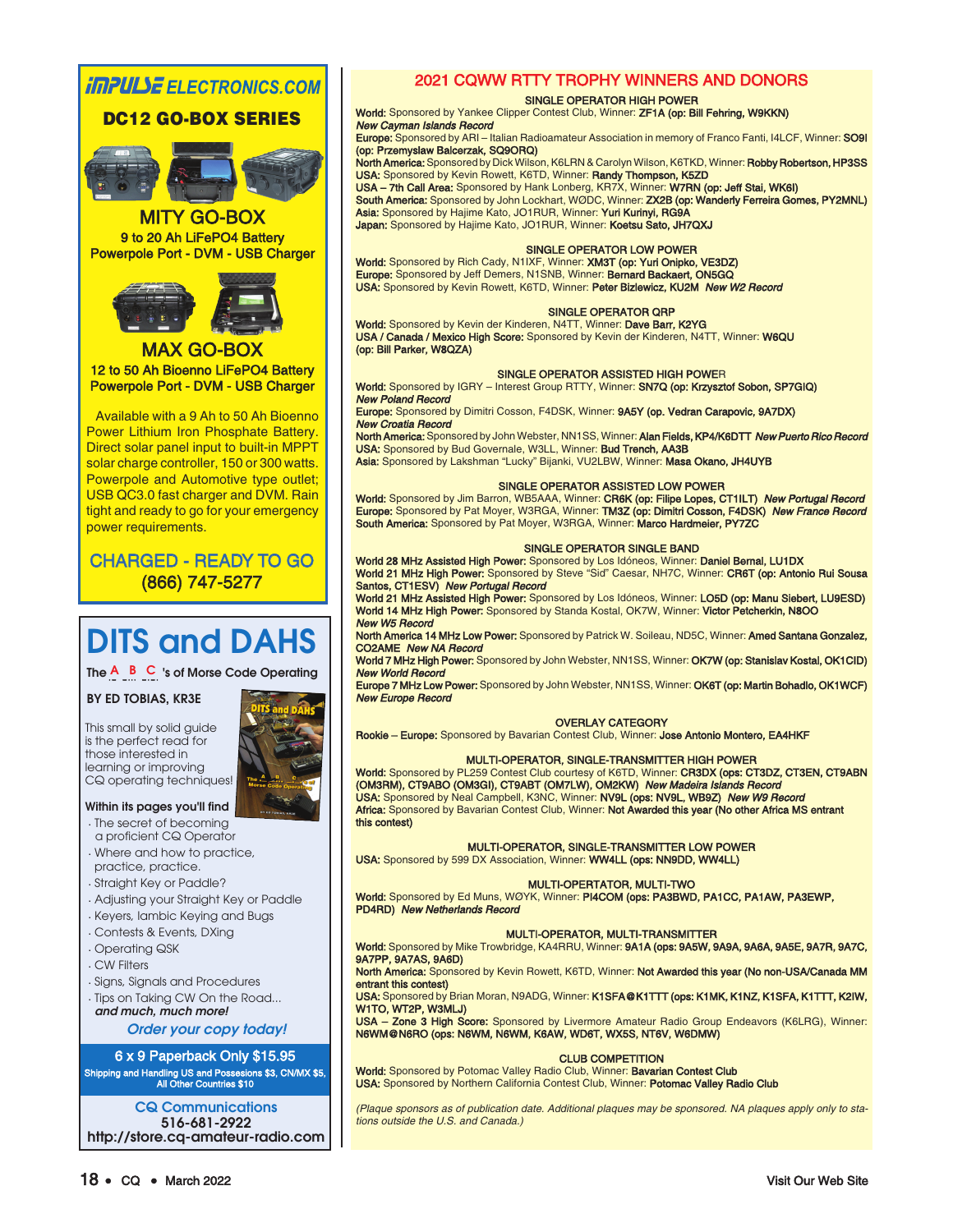out the well-established K9CT station for the top spot overall by a relatively tight margin. But Craig and his team at K9CT enjoyed taking the top spot in the U.S. as the second-place finishers in the World. Craig has been very supportive of getting college-age operators involved in contesting. In this contest, he had Connor, KD9LSV, an electrical engineering student at Bradley University (and president of their AR club) as a guest operator. I am sure Connor learned a lot with the K9CT team and now has a U.S. win to commemorate the occasion. The NJ4P team was not far behind K9CT. Looks like some good competitions are in store in the future for these two stations.

14 MHz

#### TOP SCORES

 $.2.077.201$ 

| <b>WORLD</b>                                          | 28 MHz                                         |
|-------------------------------------------------------|------------------------------------------------|
| <b>SINGLE OPERATOR</b>                                | LU1DX 64,170                                   |
| <b>HIGH POWER ALL BAND</b>                            | E79Q25,410                                     |
| ZF1A (W9KKN)4,572,413<br>K5ZD4,002,182                |                                                |
| K2ZW (JO1RUR) 3,168,650                               | 21 MHz                                         |
| SO9I (SQ9ORQ)3,102,540                                | LO5D (LU9ESD) 426,030                          |
| ZX2B (PY2MNL) 3,003,495                               | HA1SN406,203<br>IK2TDM354,477                  |
| 28 MHz                                                |                                                |
| W5PR 10,200                                           | 14 MHz                                         |
| EA8DED (OH2BP)5,880                                   | 9A5D (9A3ID) 880,393                           |
| K4WI2,938                                             | YT3X816,525<br>HG1S (HA1DAE) 814,905           |
| 21 MHz                                                |                                                |
| CR6T (CT1ESV) 646,850                                 | 7 MHz                                          |
| CV7S (CX7SS) 551,645                                  | IN3VVK696,960                                  |
| ED7O (EA7EU)513,450                                   | IW1QN501,952<br>F6AGM 497,336                  |
| 14 MHz                                                |                                                |
|                                                       | <b>3.5 MHz</b>                                 |
| UR7GO 420,660                                         | OL7R 236,680                                   |
| IT9STX324,896                                         | IV3TMV174,840<br>HA1TJ159,669                  |
| 7 MHz                                                 |                                                |
| OK7W (OK1CID) 722,102                                 | <b>ASSISTED</b>                                |
| YU7XX (YT1X)621,092                                   | LOW POWER ALL BAND                             |
| G8X (G4FJK) 406,318                                   | CR6K (CT1ILT)4,073,552                         |
|                                                       | TM3Z (F4DSK) 3,660,079<br>RG5A 2,281,284       |
| 3.5 MHz<br>I4AVG 155,511                              | UW6E (UR6EA) 1,656,449                         |
| S53X 145,137                                          | UT4LW1,487,200                                 |
| MI5K (MIØSLE) 134,805                                 |                                                |
|                                                       | 28 MHz<br>IT9RBW 7,791                         |
| <b>LOW POWER ALL BAND</b><br>XM3T (VE3DZ) 2,333,760   | DW3CWM2,422                                    |
| KU2M1,634,232                                         | VK4FJ1,380                                     |
| PZ5RA 1,280,777                                       | BD7KSF1,350                                    |
| OA4AI 1,053,744                                       | 21 MHz                                         |
| CX2DK1,039,711                                        | EA1ACP193,129                                  |
| 28 MHz                                                | 9G5FI (DL2RMC)181,478                          |
| LT7F (LU6FOV) 44,156                                  | EA8CNR 143,080                                 |
| CX2AQ41,634                                           | 14 MHz                                         |
| AY8A (LU8ADX) 22,713                                  | GM9A (GM4FDM)239,478                           |
| 21 MHz                                                | IZ8EFD 216,801                                 |
| PY2CX 263,736                                         | 4X6FR168,609                                   |
| HC1JQ 154,819                                         |                                                |
| CB3R (XQ3SK)136,320                                   | 7 MHz<br>G1N (GØURR)184,860                    |
| 14 MHz                                                | TM7Y (F8BDQ)170,126                            |
| S5Ø3ØXX (S5ØXX)346,281                                | K9OM167,316                                    |
| CO2AME302,321                                         | <b>3.5 MHz</b>                                 |
| YV4ABR269,376                                         | EA3CI 68,526                                   |
| 7 MHz                                                 | IK2XDE 65,554                                  |
| OK6T (OK1WCF)344,733                                  | ON4TTT48,766                                   |
| DM6DX 317,628                                         | <b>SINGLE OPERATOR</b>                         |
| 4Z5UN 255,024                                         | <b>ORP ASSISTED ALL BAND</b>                   |
| <b>3.5 MHz</b>                                        | YU1A (YU1LM) 237,978                           |
| DF1MM86,850                                           | DL6ZBN204,750                                  |
| F5BEG 78,795                                          | JA4XHF/3 106,132<br>PE2K97,350                 |
| OM3ZWA72,600                                          | PC2F77,322                                     |
| <b>SINGLE OPERATOR</b>                                |                                                |
| <b>QRP ALL BAND</b>                                   | 21 MHz                                         |
| K2YG 302,365                                          | 5H1IP (HA3JB) 65,650<br>IZ3NVR20,748           |
| RN6A 245,916<br>OK7CM221,914                          | HA3HX19,389                                    |
|                                                       |                                                |
| EA1GT151,767<br>YCØVM138,502                          | 14 MHZ                                         |
|                                                       | F4GGQ 182,905<br>JG1LFR 22,242                 |
| 21 MHz<br>UA3QJJ 58,996                               | G4ENZ21,672                                    |
| R7RBE56,163                                           |                                                |
| JE1CAC15,989                                          | 7 MHz                                          |
|                                                       | SP4TKR55,074<br>KØJP 3,040                     |
| 14 MHz<br>HI3AA 32,042                                | IZ2QKG1,992                                    |
| YU1RH26,880                                           |                                                |
| UX4CR15,552                                           | <b>3.5 MHz</b>                                 |
| 7 MHz                                                 | F1AKK 42,245<br>OK1HMP15,781                   |
| YL3FW49,284                                           | G5Q (G3SVL) 5,960                              |
| LY5G38,982                                            |                                                |
| SV3IBP 21,373                                         | <b>MULTI-OPERATOR</b>                          |
|                                                       | <b>SINGLE TRANSMITTER</b><br><b>HIGH POWER</b> |
| <b>3.5 MHz</b><br>ON3DI33,176                         | CR3DX9,826,882                                 |
| SNØE (SO8OO) 11,685                                   | IQ4FC 6,558,232                                |
|                                                       | EI7M 5,416,624                                 |
| <b>ASSISTED</b>                                       | OK5Z 4,893,495<br>HG7T 4,555,187               |
| <b>HIGH POWER ALL BAND</b><br>SN7Q (SP7GIQ) 5,815,370 |                                                |
| AA3B5,007,654                                         | <b>MULTI-OPERATOR</b>                          |
| 9A5Y (9A7DX) 4,986,465                                | <b>SINGLE TRANSMITTER</b>                      |
| OM5ZW 4,918,980                                       | <b>LOW POWER</b>                               |

#### $.64,170$  $.25,410$ ....6.358 IT9BLB.......................3,419,808<br>ED7B .........................3,249,180 ED7B ............................3,249,180<br>DD1A ...........................2,150,280 DD1A ............................2,150,280<br>CS5CRE .....................2,077.201

A26.030 406.203 IK2TDM.........................354,477 **880.393** 816,525 814,905  $696.960$ MULTI-OPERATOR TWO TRANSMITTER PI4COM .....................6,491,463 K9CT..........................6,007,650 S5ØW ........................5,399,367<br>S51A ..........................4.181.400 S51A ..........................4,181,400  $.3.962.750$ MULTI-OPERATOR MULTI-TRANSMITTER 9A1A ........................10,038,617 CR3W ........................8,612,476

LOW POWER NP4DX.......................3,448,858 K1SFA .............................6,542,960<br>DP7D 6 458 526 DP7D .........................6,458,526 .5,188,967 UNITED STATES SINGLE OPERATOR HIGH POWER ALL BAND

K5ZD..........................4,002,182 K2ZW (JO1RUR)<br>ACØC ................. ACØC ........................2,718,308 W7RN (WK6I).<br>W4GO 1,836,570 28 MHz W5PR .............................10,200 K4WI .................................2,938

21 MHz AA8R ............................156,016 14 MHz N8OO............................649,412 NB2P .................................303,955<br>W1IE .............................135,708 W1IE .............................135,708

7 MHz N5ZM ............................127,332 wa3aan........................115,168<br>AD4TJ...............................56,300 AD4TJ...

3.5 MHz K3GP ..............................52,186 K4EA...............................27,492 22.695

**LOW POWER ALL BAND**<br>KU2M...........................1.634.2 KU2M.........................1,634,232 KM6Z ............................565,378 W3RGA............................478,762<br>NØUR ..................................469,039 NØUR ................................469,035<br>AK6A..............................466.100 A66.100

21 MHz KE3ZT.................................3,990<br>K.I6MBW 3.212 KJ6MBW............................3,212<br>N5AW/Ø............................2,508 **N5AW/Ø** 14 MHz W4LC............................107,848 K6GHA............................93,184 W6HGF

7 MHz WA3FAE .........................61,050 K9WX..<br>KEØI  $.36,385$ <br>.36,360 WB8JU

3.5 MHz WK9U ................................30,800<br>W8WTS ..............................2,080 w<sub>8</sub>wts

#### SINGLE OPERATOR

| <b>ORP ALL BAND</b> |  |  |
|---------------------|--|--|
| K2YG 302,365        |  |  |
| W6QU (W8QZA)93,654  |  |  |
| AA8OY84,527         |  |  |
| K9VIC 40.040        |  |  |
| N7RCS27.999         |  |  |
|                     |  |  |
| 21 MHz              |  |  |
| WE6EZ 15,264        |  |  |
| KD9MS 14.625        |  |  |
|                     |  |  |

| 7 MHz      |  |
|------------|--|
| W1IG2.812  |  |
| W2VTV 2730 |  |

ASSISTED **HIGH POWER ALL BAND**<br>AA3B.............................5.007.6 AA3B..........................5,007,654 A.149,301

| N3QE 2,414,150                                                             |  |
|----------------------------------------------------------------------------|--|
| W3FIZ2,212,677                                                             |  |
|                                                                            |  |
| W3FV1,994,388                                                              |  |
|                                                                            |  |
| 21 MHz                                                                     |  |
|                                                                            |  |
|                                                                            |  |
|                                                                            |  |
|                                                                            |  |
|                                                                            |  |
|                                                                            |  |
| 14 MHz                                                                     |  |
|                                                                            |  |
| WJ2D 398,496                                                               |  |
| W9ILY 258,570                                                              |  |
|                                                                            |  |
| N7BV 162,925                                                               |  |
|                                                                            |  |
| 7 MHz                                                                      |  |
|                                                                            |  |
| NA3M258,648                                                                |  |
|                                                                            |  |
| WØGJ 193,430<br>N4SVC (N2CEI) 160,660                                      |  |
|                                                                            |  |
|                                                                            |  |
| ASSISTED<br>LOW POWER ALL BAND                                             |  |
|                                                                            |  |
|                                                                            |  |
| NA4DA681,152                                                               |  |
| WØJW 491,889                                                               |  |
| W1ARY464,548                                                               |  |
|                                                                            |  |
| KE2D 444,822                                                               |  |
| W3MAM392,173                                                               |  |
|                                                                            |  |
|                                                                            |  |
| 14 MHz                                                                     |  |
| WS7I46,417                                                                 |  |
|                                                                            |  |
| NK5G 28,350                                                                |  |
| WM6Y 27,075                                                                |  |
|                                                                            |  |
|                                                                            |  |
| 7 MHz                                                                      |  |
| K9OM167,316                                                                |  |
|                                                                            |  |
| K9EL9,782                                                                  |  |
|                                                                            |  |
| <b>3.5 MHz</b>                                                             |  |
|                                                                            |  |
| AB9YC28,044                                                                |  |
| WA1FCN22,940                                                               |  |
|                                                                            |  |
|                                                                            |  |
| <b>SINGLE OPERATOR</b>                                                     |  |
| <b>QRP ASSISTED ALL BAND</b>                                               |  |
|                                                                            |  |
|                                                                            |  |
|                                                                            |  |
|                                                                            |  |
|                                                                            |  |
| 21 MHz                                                                     |  |
| KKØU8,550                                                                  |  |
| K3TW1,998                                                                  |  |
|                                                                            |  |
|                                                                            |  |
| 7 MHz                                                                      |  |
| KØJP 3,040                                                                 |  |
|                                                                            |  |
|                                                                            |  |
|                                                                            |  |
| MULTI-OPERATOR<br>SINGLE TRANSMITTER                                       |  |
|                                                                            |  |
| <b>HIGH POWER</b>                                                          |  |
| NV9L2,953,104                                                              |  |
| K9RS 2,774,190                                                             |  |
|                                                                            |  |
| AD4ES 2,181,270                                                            |  |
| NA7TB 1,956,771                                                            |  |
| NA5NN1,938,608                                                             |  |
|                                                                            |  |
|                                                                            |  |
| <b>MULTI-OPERATOR</b>                                                      |  |
| SINGLE TRANSMITTER                                                         |  |
| <b>LOW POWER</b>                                                           |  |
|                                                                            |  |
| WW4LL1,526,096                                                             |  |
| W1QK 1,098,846                                                             |  |
|                                                                            |  |
| K9NR 937,335                                                               |  |
| N9SJ278,300                                                                |  |
| KT3T176,436                                                                |  |
|                                                                            |  |
|                                                                            |  |
| <b>MULTI-OPERATOR</b>                                                      |  |
| <b>TWO TRANSMITTER</b>                                                     |  |
|                                                                            |  |
|                                                                            |  |
| K9CT6,007,650<br>NJ4P 3,962,750                                            |  |
|                                                                            |  |
|                                                                            |  |
| WØYK 2,432,905<br>WØLSD 2,335,073                                          |  |
| N3DPB1,352,078                                                             |  |
|                                                                            |  |
|                                                                            |  |
| <b>MULTI-OPERATOR</b>                                                      |  |
| <b>MULTI-TRANSMITTER</b>                                                   |  |
|                                                                            |  |
| K1SFA 6,542,960                                                            |  |
| W3GH3,127,210                                                              |  |
| N6WM3,002,230                                                              |  |
|                                                                            |  |
|                                                                            |  |
|                                                                            |  |
|                                                                            |  |
|                                                                            |  |
|                                                                            |  |
| EUROPE<br>SINGLE OPERATOR<br>HIGH POWER ALL BAND<br>SO9I (SQ9ORQ)3,102,540 |  |

LC3A (LB8IB)..............2,935,862<br>EMØI (UT2IZ) ............2,808,450

28 MHz IZ4REF .............................1,210 21 MHz CR6T (CT1ESV) ............646,850<br>ED7O (EA7EU) .............513.450 ED7O (EA7EU).<br>YU1UN..............

..1,557,33<mark>6</mark><br>..1.227.954

A68,720

EMØI (UT2IZ)<br>HB9TOC ........

 $LZ5R$  ( $LZ5DB$ )

UR7GO .................................420,660<br>IT9STX .................................324,896 IT9STX..........................324,896 IK4GNI ..........................295,960 7 MHz OK7W (OK1CID) ..........722,102<br>YU7XX (YT1X)..............621,092 YU7XX (YT1X)..............621,092 G8X (G4FJK) ................406,318

3.5 MHz I4AVG ...........................155,511 S53X .............................145,137 MI5K (MIØSLE) ............134,805

| <b>LOW POWER ALL BAND</b> |  |
|---------------------------|--|
| ON5GQ968.436              |  |
| UY5VA905.170              |  |
| UT5EPP759.696             |  |
| OE2E (OE2GEN)660,222      |  |
| UR1HR 641.564             |  |
|                           |  |

28 MHz 9A8A .................................1,606 21 MHz

DK2WH...........................89,585 YO8DHA .........................77,794 ..66.748

14 MHz S5Ø3ØXX (S5ØXX)......346,281

EA2VE ..........................262,416 LZ2JA ...........................232,883 7 MHz OK6T (OK1WCF)..........344,733<br>DM6DX...........................317,628 DM6DX .........................317,628 IR9D (IW3RUA) ............231,530

3.5 MHz DF1MM ...........................86,850 F5BEG ............................78,795 OM3ZWA ........................72,600

SINGLE OPERATOR QRP ALL BAND RN6A ............................245,916 OK7CM . EA1GT (EA1GT/QRP) ..151,767<br>HG6C .............................128.304 HG6C...................................128,304<br>SP4LVK 109.051  $.109,051$ 

21 MHz UA3QJJ ..........................58,996 88,888<br>R56,163.<br>R5,14,219. BRISSON<br>DL2TM

14 MHz YU1RH............................26,880 UX4CR................................15,552<br>UX8ZA.............................14.832 .14.832

7 MHz YL3FW............................49,284 LY5G...............................38,982

SV3IBP

3.5 MHz ON3DI.............................33,176 SNØE (SO8OO) .............11,685

ASSISTED **HIGH POWER ALL BAND**<br>70 (SP7GIO) 5815.370 SN7Q (SP7GIQ) ........5,815,370<br>9A5Y (9A7DX) 4 986 465 9A5Y (9A7DX) ..........4,986,465<br>OM5ZW ......................4,918,980 OM5ZW .....................4,918,980 IK2YCW (IT9RGY).....4,768,126 UW1M........................4,179,211

28 MHz E79Q...............................25,410

IT9XTP..............................6,358 TM5J (F5TMJ) ..................3,290

21 MHz HA1SN..........................406,203 IK2TDM... TK5MH..........................343,070

14 MHz 9A5D (9A3ID) ...............880,393 YT3X.............................816,525 HG1S (HA1DAE)

#### 7 MHz

IN3VVK .........................696,960 IW1QN .................................501,952<br>F6AGM ..........................497.336 F6AGM .........................497,336

| 3.5 MHz       |
|---------------|
| OL7R 236.680  |
| IV3TMV174.840 |
|               |

ASSISTED LOW POWER ALL BAND CR6K (CT1ILT)..........4,073,552 TM3Z (F4DSK) ..........3,660,079 RG5A .........................2,281,284 UW6E (UR6EA)<br>UT4LW.............. UT4LW.......................1,487,200

28 MHz IT9RBW ............................7,791

21 MHz EA1ACP........................193,129 .<br>.127,728<br>.125,268 SP<sub>6OJK</sub>

14 MHz GM9A (GM4FDM).........239,478<br>IZ8EFD .................................216,801 216,801.<br>119,980. SP6AXW

7 MHz G1N (GØURR).......................184,860<br>TM7Y (F8BDQ)...............170.126 TM7Y (F8BDQ).<br>732ID Z32ID ............................152,439

3.5 MHz EA3CI .............................68,526 IK2XDE ...........................65,554 ON4TTT

SINGLE OPERATOR QRP ASSISTED ALL BAND YU1A (YU1LM) .............237,978

DL6ZBN ........................204,750 97,350.<br>موجد 77 PC2F...............................77,322 HA1WD...........................17,384 21 MHz

IZ3NVR ...........................20,748 HA3HX............................19,389 E73AA...............................5,343

14 MHz F4GGQ .........................182,905 G4ENZ............................21,672

7 MHz SP4TKR................................55,074<br>IZ2QKG..................................1.992  $IZ2OKG$ 

3.5 MHz F1AKK ............................42,245 OK1HMP.........................15,781 G5Q (G3SVL) ...................5,960

MULTI-OPERATOR SINGLE TRANSMITTER HIGH POWER IQ4FC ........................6,558,232 EI7M ...............................5,416,624<br>OK5Z ..........................4,893,495

| OK5Z 4.893.495 |  |
|----------------|--|
| HG7T 4.555.187 |  |
| SO4M4.529.616  |  |
|                |  |

MULTI-OPERATOR SINGLE TRANSMITTER LOW POWER

| IT9BLB3.419.808  |  |
|------------------|--|
| ED7B 3.249.180   |  |
| DD1A 2.150.280   |  |
| CS5CRE 2.077.201 |  |
| IQ3RK2.063.600   |  |

| <b>MULTI-OPERATOR</b>  |  |
|------------------------|--|
| <b>TWO TRANSMITTER</b> |  |
|                        |  |

| PI4COM 6.491.463 |  |
|------------------|--|
| S50W 5.399.367   |  |
| S51A 4.181.400   |  |
| UA4M3.937.939    |  |
| UW5Y 3.496.764   |  |
|                  |  |

|  | <b>MULTI-OPERATOR</b>    |
|--|--------------------------|
|  | <b>MULTI-TRANSMITTER</b> |

| 9A1A10.038.617  |  |
|-----------------|--|
|                 |  |
| PI4CC 5.188.967 |  |
| UZ213.582.525   |  |
| SP9KAO 28.348   |  |

OM5ZW .....................4,918,980 IK2YCW (IT9RGY).....4,768,126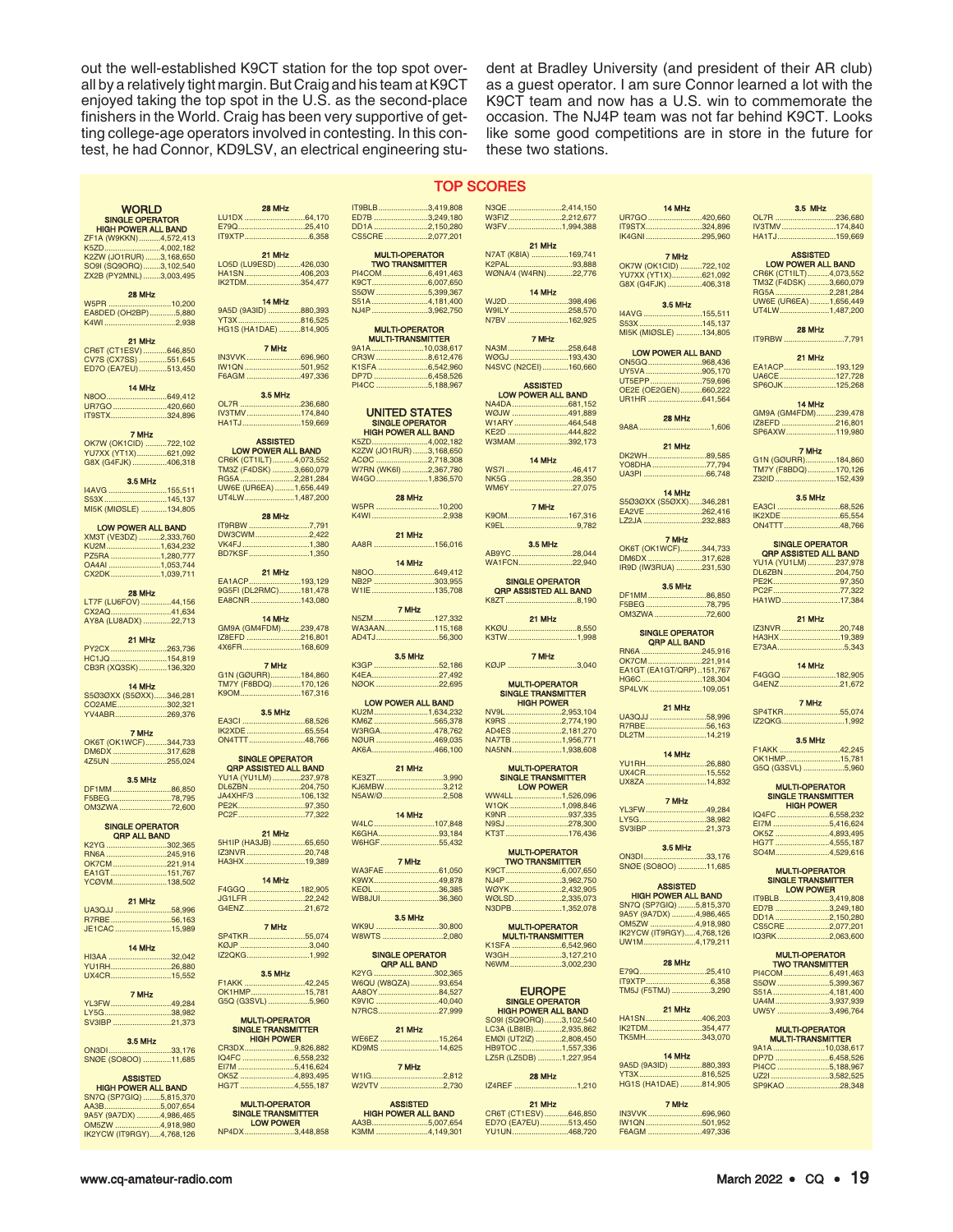# BAND-BY-BAND BREAKDOWN—TOP ALL BAND SCORES

Number groups indicate: QSOs, Countries, Zones, US/VE on each band

| <b>WORLD</b>                             |                                     |                                              |                              | <b>USA</b>                                 |                                   |                                 |              |                                         |                             |               |             |
|------------------------------------------|-------------------------------------|----------------------------------------------|------------------------------|--------------------------------------------|-----------------------------------|---------------------------------|--------------|-----------------------------------------|-----------------------------|---------------|-------------|
|                                          | <b>TOP SINGLE OPERATOR ALL BAND</b> |                                              |                              |                                            |                                   | <b>SINGLE OPERATOR ALL BAND</b> |              |                                         |                             |               |             |
| <b>Station</b>                           | 80                                  | 40                                           | 20                           | 15                                         | 10                                | <b>Station</b>                  | 80           | 40                                      | 20                          | 15            | 10          |
| ZF <sub>1</sub> A                        | 339/13/42/47                        | 1020/24/65/54                                | 1020/24/63/54                | 1092/26/69/55                              | 16/8/10/3                         | K <sub>5</sub> ZD               | 396/13/47/46 | 770/21/62/50                            | 1161/30/85/47               | 838/25/77/24  | 14/4/5/2    |
| K <sub>5</sub> ZD                        | 396/13/47/46                        | 770/21/62/50                                 | 1161/30/85/47                | 838/25/77/24                               | 14/4/5/2                          | K <sub>2</sub> ZW               | 340/13/45/42 | 634/19/63/47                            | 1050/24/66/46               | 655/24/75/27  | 11/3/5/0    |
| K <sub>2</sub> ZW                        | 340/13/45/42                        | 634/19/63/47                                 | 1050/24/66/46                | 655/24/75/27                               | 11/3/5/0                          | <b>ACØC</b>                     | 327/11/30/47 | 765/25/63/51                            | 1001/27/76/49               | 536/21/72/29  | 11/3/4/0    |
| SO <sub>91</sub>                         | 380/10/47/15                        | 785/19/59/45                                 | 975/26/75/52                 | 479/28/59/42                               | 23/8/13/0                         | W7RN                            | 331/15/16/47 | 767/24/54/51                            | 1160/28/66/54               | 476/20/49/35  | 3/2/2/2     |
| ZX2B                                     | 26/6/5/18                           | 319/20/50/41                                 | 581/21/51/50                 | 854/23/70/50                               | 285/16/52/28                      | W <sub>4</sub> GO               | 294/13/22/44 | 630/18/58/50                            | 589/20/61/36                | 438/19/68/18  | 7/3/4/1     |
| SINGLE OPERATOR ASSISTED ALL BAND        |                                     |                                              |                              |                                            | SINGLE OPERATOR ASSISTED ALL BAND |                                 |              |                                         |                             |               |             |
| SN <sub>7Q</sub>                         | 567/15/57/27                        |                                              | 852/27/80/47 1341/33/92/55   | 882/34/88/49                               | 50/10/24/0                        | AA3B                            | 517/14/53/50 |                                         | 927/24/81/53 1130/31/90/51  | 810/27/88/33  | 28/8/9/6    |
| AA3B                                     | 517/14/53/50                        |                                              | 927/24/81/53 1130/31/90/51   | 810/27/88/33                               | 28/8/9/6                          | K3MM                            | 340/16/53/51 | 791/26/83/49                            | 945/31/89/48                | 741/24/83/30  | 29/10/12/6  |
| 9A5Y                                     | 465/14/63/22                        |                                              | 879/30/90/46 1083/29/86/52   | 804/34/93/51                               | 42/10/23/0                        | N3QE                            | 331/15/50/50 | 634/21/73/50                            | 639/24/74/49                | 444/20/74/20  | 9/3/4/3     |
| OM <sub>5</sub> ZW                       | 360/13/53/20                        |                                              | 923/31/87/52 1108/35/91/54   | 708/33/87/52                               | 50/7/23/0                         | W3FIZ                           | 207/10/38/45 | 408/23/73/47                            | 654/29/84/46                | 461/24/81/18  | 9/5/5/3     |
| <b>IK2YCW</b>                            | 425/15/61/25                        | 887/29/90/50                                 | 1038/34/98/54                | 624/34/83/43                               | 31/11/19/0                        | W3FV                            | 219/11/39/44 | 395/22/66/46                            | 515/29/80/36                | 451/22/77/21  | 26/9/9/10   |
| <b>MULTI-OPERATOR SINGLE TRANSMITTER</b> |                                     |                                              |                              | <b>MULTI-OPERATOR SINGLE TRANSMITTER</b>   |                                   |                                 |              |                                         |                             |               |             |
| CR3DX                                    | 367/18/64/43                        |                                              |                              | 1062/31/93/53 1408/33/98/57 1488/34/100/54 | 132/16/54/6                       | NV9L                            | 325/16/42/50 | 553/28/79/51                            | 805/29/75/44                | 565/26/83/27  | 13/6/6/2    |
| IQ4FC                                    | 385/17/63/32                        |                                              | 1208/32/96/54 1222/34/101/55 | 870/35/95/53                               | 41/16/29/0                        | K9RS                            | 239/13/48/49 | 507/27/82/50                            | 707/33/86/44                | 612/29/83/24  | 16/7/9/5    |
| EI7M                                     | 291/18/64/38                        |                                              | 632/29/91/53 1410/33/96/56   | 812/32/90/53                               | 36/11/23/1                        | AD4ES                           | 153/9/20/38  | 577/22/59/43                            | 867/24/69/50                | 595/23/68/25  | 17/8/9/3    |
| OK <sub>5</sub> Z                        | 341/15/63/30                        |                                              | 850/33/93/50 1012/34/102/57  | 658/34/96/52                               | 40/10/26/0                        | NA7TB                           | 198/16/30/49 | 789/30/77/52                            | 828/30/79/53                | 171/24/57/22  | 6/4/5/1     |
| HG7T                                     | 325/13/58/16                        |                                              | 874/29/87/45 1193/34/100/56  | 527/35/96/37                               | 19/12/19/0                        | NA5NN                           | 164/13/29/47 | 547/22/70/51                            | 707/26/78/52                | 373/22/74/26  | 22/8/9/5    |
| <b>MULTI-OPERATOR TWO TRANSMITTER</b>    |                                     |                                              |                              | <b>MULTI-OPERATOR TWO TRANSMITTER</b>      |                                   |                                 |              |                                         |                             |               |             |
| PI4COM                                   | 529/15/65/29                        |                                              | 1047/31/95/54 1239/34/103/55 | 904/30/86/53                               | 67/9/28/0                         | K <sub>9</sub> CT               | 586/19/57/52 |                                         | 1238/29/83/53 1453/32/96/56 | 862/27/91/42  | 36/8/8/9    |
| K <sub>9</sub> CT                        | 586/19/57/52                        |                                              | 1238/29/83/53 1453/32/96/56  | 862/27/91/42                               | 36/8/8/9                          | NJ4P                            | 425/12/35/48 | 907/27/81/53                            | 1059/31/85/54               | 713/27/87/38  | 46/9/12/6   |
| <b>S50W</b>                              | 502/14/60/19                        |                                              | 1190/27/82/51 1167/32/87/57  | 801/33/77/48                               | 37/9/21/0                         | <b>WØYK</b>                     | 242/14/14/43 | 868/27/62/52                            | 909/30/79/49                | 549/25/58/35  | 6/1/1/1     |
| <b>S51A</b>                              | 518/13/59/16                        | 1133/27/86/46                                | 989/31/88/51                 | 501/34/85/48                               | 14/6/10/0                         | WØLSD                           | 276/14/27/47 | 786/29/78/52                            | 852/28/81/54                | 326/20/66/25  | 14/5/6/1    |
| NJ4P                                     | 425/12/35/48                        | 907/27/81/53                                 | 1059/31/85/54                | 713/27/87/38                               | 46/9/12/6                         | N3DPB                           | 236/12/39/44 | 315/19/65/43                            | 393/28/76/42                | 340/22/72/21  | 14/4/5/2    |
|                                          |                                     | <b>MULTI-OPERATOR MULTI-TRANSMITTER</b>      |                              |                                            |                                   |                                 |              | <b>MULTI-OPERATOR MULTI-TRANSMITTER</b> |                             |               |             |
| <b>9A1A</b>                              | 950/20/73/37                        | 1787/33/102/52 1491/35/104/57 1240/36/102/55 |                              |                                            | 88/12/33/0                        | K <sub>1</sub> SFA              | 659/18/61/52 |                                         | 1096/25/81/55 1468/33/94/53 | 1005/30/92/43 | 97/10/14/19 |
| CR <sub>3</sub> W                        | 504/14/57/40                        |                                              | 1172/28/82/48 1489/26/74/53  | 1456/30/90/51                              | 69/13/34/1                        | W3GH                            | 409/15/36/48 | 896/26/76/50                            | 929/28/80/48                | 587/24/78/21  | 15/6/7/2    |
| K1SFA                                    | 659/18/61/52                        | 1096/25/81/55                                | 1468/33/94/53                | 1005/30/92/43                              | 97/10/14/19                       | N6WM                            | 324/16/27/52 | 885/29/79/53                            | 847/30/75/51                | 742/28/70/40  | 5/3/2/2     |
| DP7D                                     | 606/16/64/25                        | 1336/31/91/51                                | 1216/35/91/55                | 792/32/89/52                               | 67/10/27/0                        |                                 |              |                                         |                             |               |             |
| PI4CC                                    | 560/13/59/21                        |                                              | 1393/30/90/50 1105/32/91/51  | 495/29/80/44                               | 71/8/25/0                         |                                 |              |                                         |                             |               |             |



*<u>order online at</u>* www.w2ihy.com *W2IHY Technologies Inc.* 19 Vanessa Lane **WISA Staatsburg, NY 12580 Staatsburg, NY 12580** 

# Multi-Operator Multi **Transmitter**

A large team of Croatian operators staffed the 9A1A station, returning to its traditional Multi-Op operation after an extended absence during the pandemic. They managed a solid performance that put them on top of the pack in this category that also usually comes with fun, camaraderie, and sometimes good food. A seven-operator team of Germans headed to Madeira Island and activated CR3W with another solid performance and finishing second. The K1SFA team at the K1TTT station produced the top U.S. effort with a great performance from the East Coast of the U.S. It was great to see so many folks back in the shack doing Multi-Multi operations. Multi-Op contesting is always close to the author's heart as team N6WM operated the N6RO superstation in the east San Francisco Bay area, turning in a decent performance from this geographically challenging region. Congratulations to all the Multiop teams for their participation.

# Club Competition

As a former president and contest chair for the Northern California Contest Club (NCCC), I had the opportunity to champion major club competitions in the past.

**Demonstrations www.w2ihy.com**